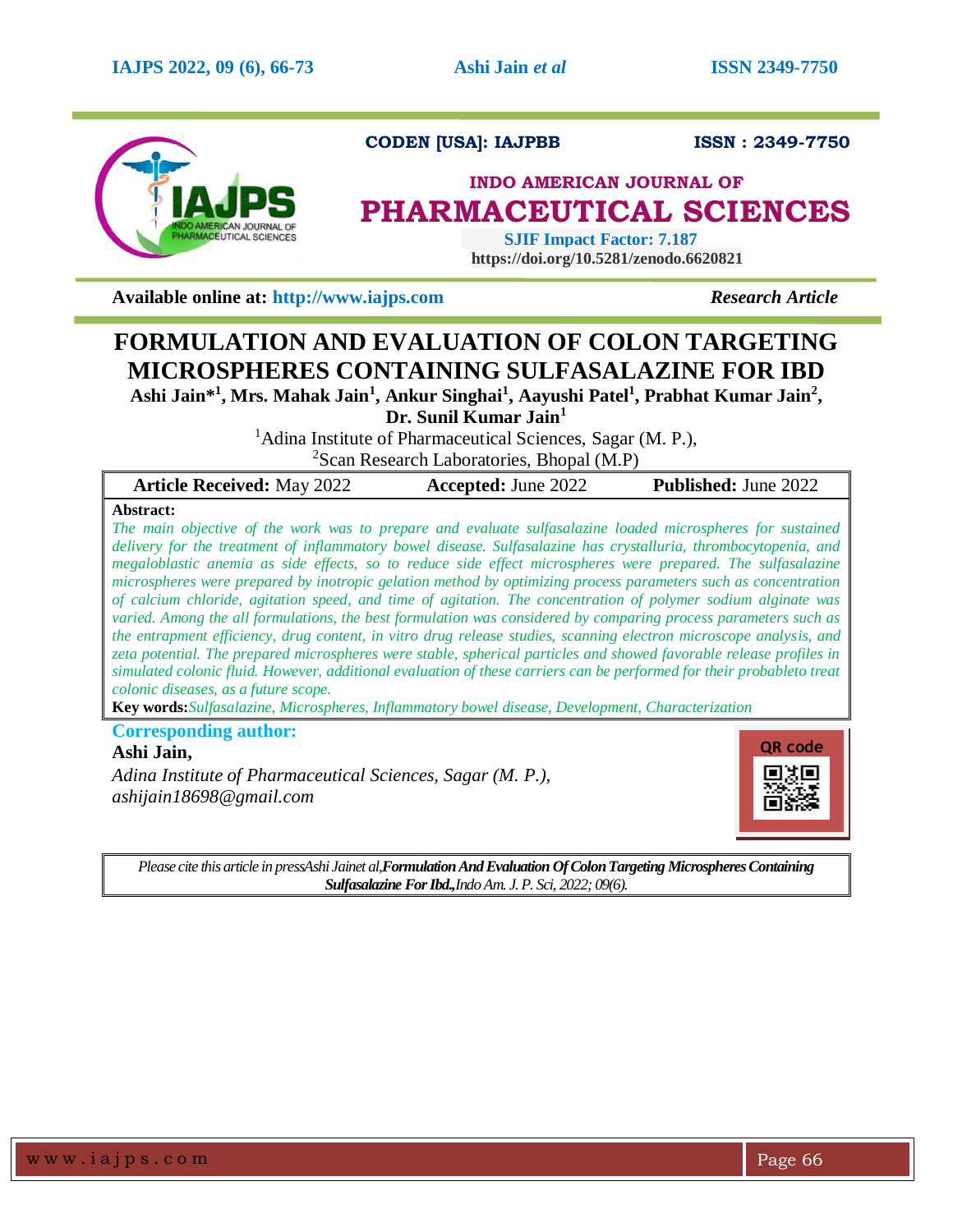# **INTRODUCTION:**

Inflammatory bowel disease (IBD) is the cover name for at least two diverse entities, namely ulcerative colitis (UC) and Crohn's disease (CD) each having its own spectrum of presentation and medical course. IBD currently consists of UC and CD. The two diseases are essentially different in that CD is generally a transmural inflammation, involving the whole thickness of the bowel wall, while UC is usually confined to the mucosa. In addition, CD can involve anywhere from the mouth to the anal canal, while UC affects the colon almost exclusively. There are also genetic predispositions which differ among the two conditions [1].

Crohn's Disease, a standout amongst the most incessant types of incendiary sickness around the world, is portrayed by the development of strictures, fistulas, ulcers, and granulomas in the mucosa. Despite the fact that the CD's gastrointestinal indication can basically influence the terminal ileum district, it can likewise bargain any area from the mouth to the rectum of influenced quiet. The clinical indications of CD can incorporate looseness of the bowels or wicked the runs, lack of healthy sustenance, stomach torment, and weight reduction. Additional intestinal discoveries, for example, arthropathy or skin issue, once in a while happen. In any case, appearances on skin, muscle, or bone of metastatic Crohn's sickness can really prompt acknowledgment of mysterious intestinal malady. All in all, CD has a hereditary foundation and the main degree relatives of influenced people have a fivefold more serious danger of building up the malady [2-3].

Ulcerative colitis is a new form of IBD characterized by superficial ulcerations, granularity, and a vascular pattern. In contrast with the inflammation found in Crohn's disease transmural and being capable to occur throughout the total gastrointestinal tract inflammation in UC is limited to themucosal layer of the colon [4-5].

While the correct reason for IBD isn't completely understood, it is known to include collaboration between qualities, the resistant framework, and ecological variables. The resistant framework normally assaults and executes outside trespassers, for example, microscopic organisms, infections, parasites, and different microorganisms. Be that as it may, in individuals with IBD, the insusceptible framework mounts a wrong reaction to the intestinal tract, bringing about irritation.

This strange resistant framework response happens in people who have acquired qualities that make them

susceptible to IBD. Unidentified ecological variables fill in as the "trigger" that starts the hurtful invulnerable reaction in the digestion tracts.

Microspheres are defined as "Monolithic sphere or therapeutic agent distributed throughout the matrix either as a molecular dispersion of particles" (or) can be defined as structure made up of continuous phase of one or more miscible polymers in which drug particles are dispersed at the molecular or macroscopic level. Microspheres are small spherical particles, with diameters in the micrometer range (typically 1 μm to 1000 μm). Microspheres are sometimes referred to as microparticles. Biodegradable synthetic polymers and modified natural products such as starches, gums, proteins, fats and waxes. The natural polymers include albumin and gelatin, the synthetic polymer include poly lactic acid and polyglycolic acid. The solvents used to dissolve the polymeric materials chosen according to the polymer and drug solubility and stabilities, process safety and economic considerations [6]. Microspheres for oral use have been employed to sustain the drug release, and to reduce or eliminate gastrointestinal tract irritation.

Microspheres comprise a significant part of this particulate drug delivery system by virtue of their small size and proficient carrier characteristics. However, the achievement of this new drug delivery system is limited due to their short residence time at the site of absorption. It would so be beneficial to have means for providing an intimate contact of the drug delivery system with absorbing gastric mucosal membranes.

Microspheres are typicallyfree powders consisting of proteins or synthetic polymers that are biodegradable in nature and preferably having a particle size less than 200μm. Inflammatory bowel disease (IBD) is a chronic relapsing and remitting inflammatory disorder of the small intestine and colon. Ulcerative colitis (UC) and Crohn's disease (CD) are the two main types of IBD. Inflammatory bowel disease (IBD) is a chronic relapsing and remitting inflammatory disorder of the small intestine and colon. IBD includes ulcerative colitis (UC) and Crohn's disease (CD), and it is a main reason for the expansion of colon cancer, referred to as colitis associated cancer (CAC). Oral colon targeted microsphere-based drug delivery system containing sulfasalazine will be prepared, optimized and characterized.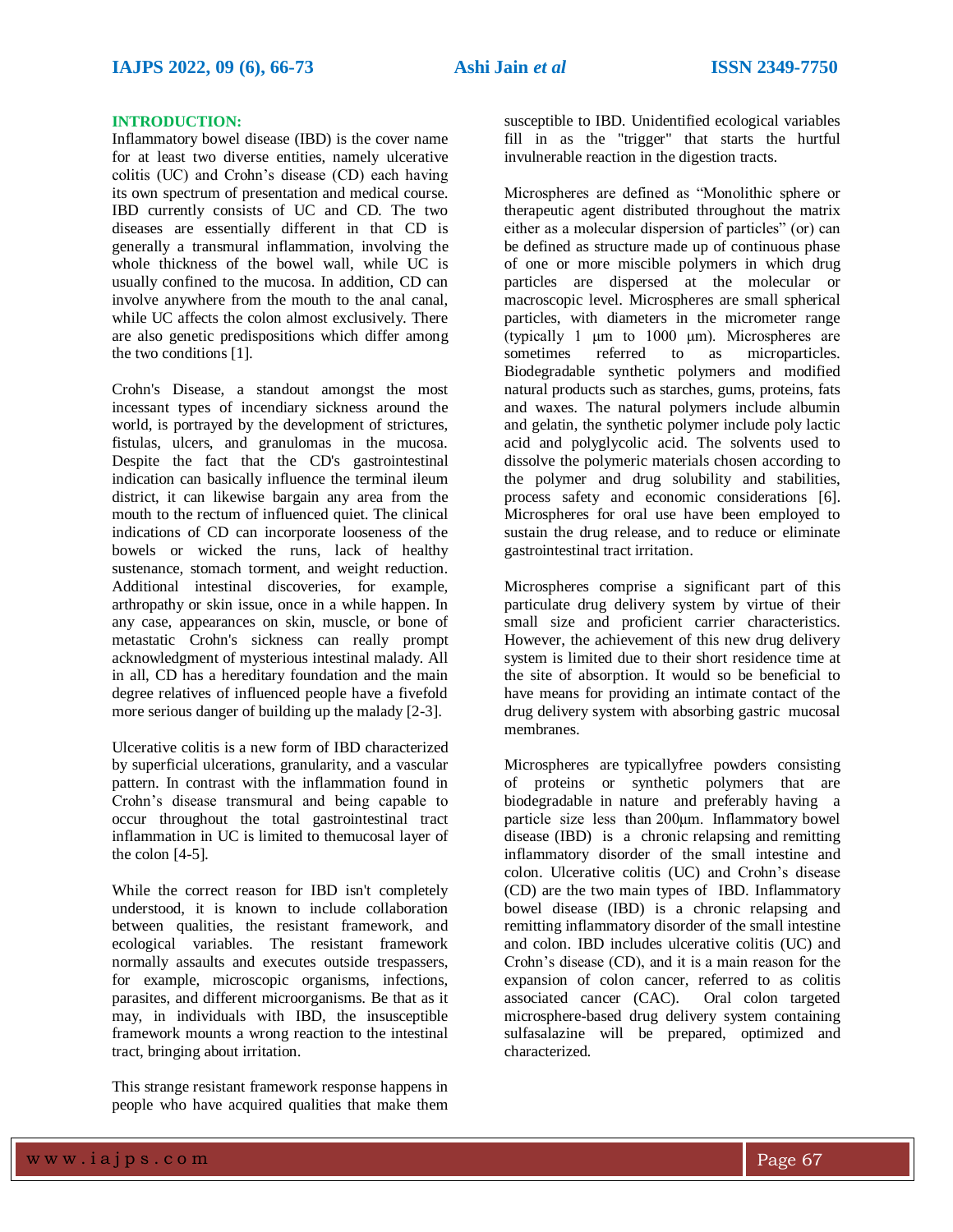#### **MATERIAL AND METHODS:**

## **Preparation of chitosan microspheres of Sulfasalazine:**

Chitosan microspheres were prepared by ionotropic gelation method [46]. Chitosan stock solution (1% w/v) was prepared by dissolving chitosan in acetic acid (1% v/v) at room temperature. The drug (2-5 mg) was dissolved in chitosan solution. 1% Sodium tripolyphosphate solution was prepared in water. Sodium tripolyphosphate solution was added drop wise with a syringe to chitosan solution while stirring. The solution was magnetically stirred for half an hour followed by filtration and rinsing with distilled water. Microspheres were obtained which was air dried for twenty-four hours followed by oven drying for six hours at 40˚C.

| Sr. No | <b>Formulation Code</b> | Sulfasalazine (mg) | Chitosan<br>(mg) | <b>STPP</b><br>(mg) |
|--------|-------------------------|--------------------|------------------|---------------------|
| 1.     | F1                      | 10                 | 250              | 500                 |
| 2.     | F2                      | 10                 | 250              | 750                 |
| 3.     | F <sub>3</sub>          | 10                 | 250              | 1000                |
| 4.     | F <sub>4</sub>          | 10                 | 500              | 500                 |
| 5.     | F <sub>5</sub>          | 10                 | 500              | 750                 |
| 6.     | F6                      | 10                 | 500              | 1000                |

#### **Table 1: Formulations of chitosan microspheres prepared**

### **Coating of chitosan microspheres:**

Microsphereswere coated with Eudragil S-100 (ES) using solvent evaporation method. Microspheres (50 mg) were dispersed in 10 mL of coating solution prepared by dissolving 500 mg of eudragit S-100 in ethanol: acetone (2:1) to give 5:1 (coat: core ratio). This organic phase was then poured in 70 mL of light liquid paraffin containing 1% wt/vol Span 80. The system was maintained under agitation speed of 1000 rpm at room temperature for 3 hours to allow for the evaporation of solvent. Finally, the coated microspheres were filtered, washed with n-hexane, and dried in desiccators [47].

#### **Evaluation of microspheres**

There are many formulations and process variables involved in mixing step and all these can affect characteristics of blend produced, bulk density, true density and percent compressibility index have been measured which are given in table.

#### **Bulk density**

Bulk density is determined by measuring the volume of a known mass of powder sample that has been passed through a screen into a graduated cylinder or through a volumetric measuring apparatus into a cup.

#### **Procedure: -**

A known quantity of powder was poured into the measuring cylinder carefully level the powder without compacting, if necessary and read the unsettled apparent volume, Vo, to the nearest graduated unit. Calculate the bulk density, in gm per ml gm/ml, by the formula

Bulk density = Bulk Mass/ Bulk Volume

# **Compressibility index (Carr's index)**:

Compressibility index (C.I.) is an important measure that can be obtained from the bulk and tapped densities. Carr's index a material having values of less than 20% to 30% is defined as the free flowing material.

It can be calculated as per given formula:

% CI = 
$$
\frac{\text{Tapped density} - \text{Bulk density}}{\text{Tapped density}} x100
$$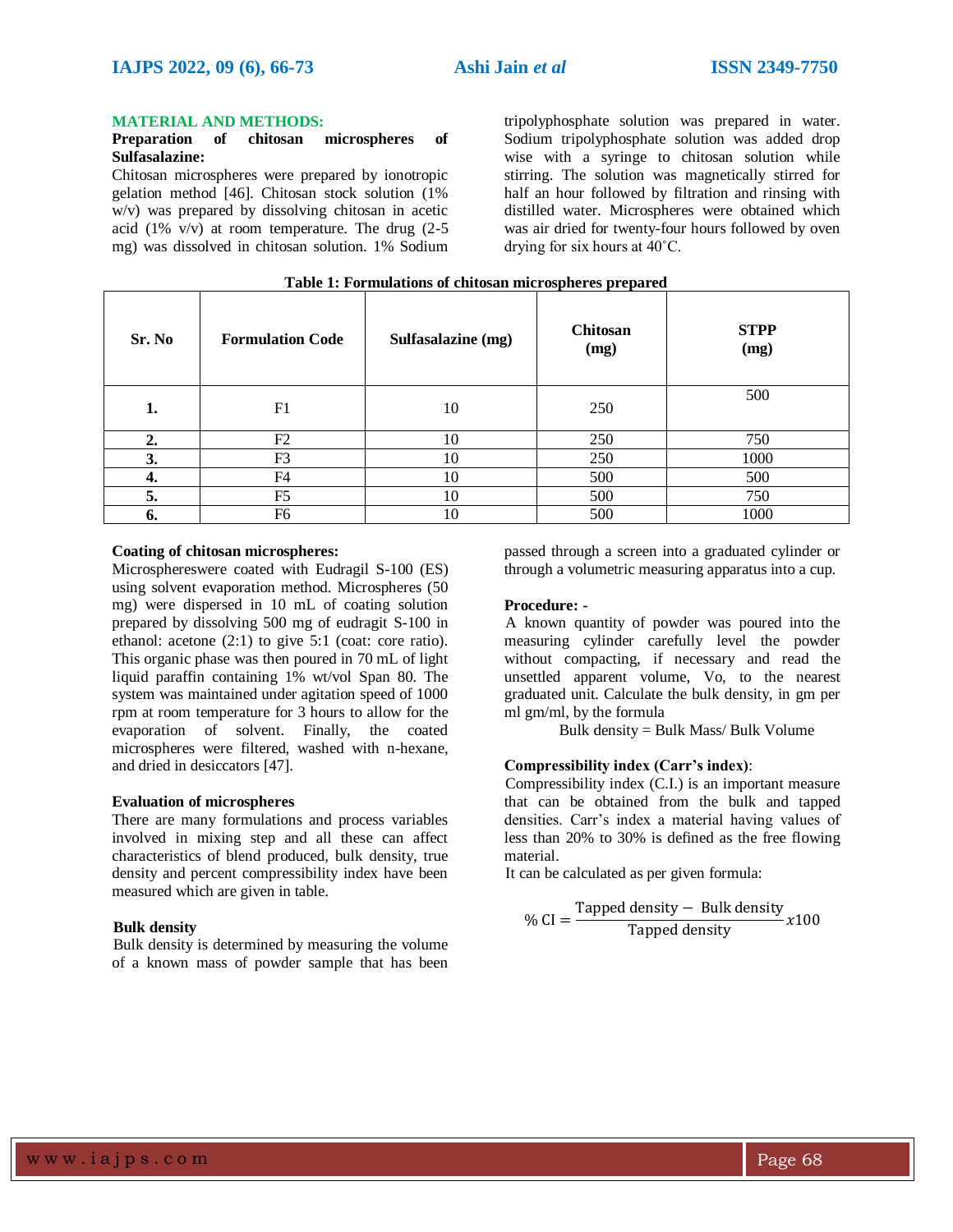## **Hausner ratio:**

It indicates the flow properties of the powder and it can be measured by the ratio of tapped density to bulk density. Hausner ratio = Tapped density / Bulk Density

#### **Percentage Yield:**

The prepared microspheres F1-F6 were collected and weighed from each formulation. The percentage yield (%) was calculated using formula given below:

$$
\% \text{ Yield} = \frac{\text{Actual weight of product}}{\text{Total weight of drug and polymer}} \times 100
$$

# **Entrapment Efficiency:**

Amount of Sulfasalazine in each formulation was calculated according to procedure given below [48]:10 mg of chitosan microspheres from each batch were accurately weighed. The powder of chitosan microspheres were dissolved in 10 ml 7.4 pH Phosphate Buffer and centrifuge at 1000 rpm. This supernatant solution is than filtered through Whatman filter paper No. 44. After filtration, from this solution 0.1 ml was taken out and diluted up to 10 ml with 7.4 pH Phosphate Buffer. The supernant was analyzed for drug content by measuring the absorbance at 350.50nm.

# **Measurement of mean particle size:**

The mean particle size of the nanoparticle was determined by Photo Correlation Spectroscopy (PCS) on a submicron particle size analyzer **(**Malvern particle size analyser**)** at a scattering angle of 90°. A sample (0.5mg) of the nanoparticle suspended in 5 ml of distilled water was used for the measurement.

# **Determination of zeta potential:**

The zeta potential of the drug-loaded microspheres was measured on a zeta sizer (Malvern particle size analyzer) by determining the electrophoretic mobility in a micro electrophoresis flow cell. All the samples were measured in water at 25°C in triplicate.

# *In-vitro* **Release Studies:**

# *In vitro* **drug release in gastrointestinal fluids of different pH**

The prepared microspheres were evaluated for *in vitro* drug release. The drug release studies were carried out using USP I Basket type dissolution test apparatus. The dissolution study was carried out in 900 ml dissolution medium which was stirred at 100 rpm maintained at  $37 \pm 0.2$ °C. The scheme of using the simulated fluids at different timing was as follows:

- *1 st hour:* Simulated gastric fluid (SGF) of pH 1.2.
- 2<sup>nd</sup> and 3<sup>rd</sup> hour: Mixture of simulated gastric and Intestinal fluid of pH 4.5.
- $\bullet$  *4<sup>th to</sup>* 5<sup>th</sup> *hour*: Simulated intestinal fluid (SIF) of pH 6.8.
- *6 th hour and onward:*SIF pH 7.4

A weighed quantity of formulation (equivalent to 30mg) was filled in capsule and kept in basket of dissolution apparatus with dissolution media (900 ml) at  $37\pm0.2$ °C. Samples were withdrawn at different time interval and compensated with same amount of fresh dissolution medium. Volume of sample withdrawn was made up to 5ml by media. The samples withdrawn were assayed spectrophotometrically at 242.0 nm for percent of release Sulfasalazine using UV visible spectrophotometer. The release of Sulfasalazine was calculated with the help of Standard curve of Sulfasalazine.

# **RESULTS AND DISCUSSION:**

The loose bulk density (LBD) and tapped bulk density (TBD) of the microspheres of different formulations were evaluated before the compression of powders in to tablets. The bulk density and the tapped density for all the formulations varied from 0.331 to 0.348gm/cm<sup>3</sup> and 0.425 to 0.457gm/cm<sup>3</sup> respectively. The values obtained lies within the acceptable range. The difference exists between the bulk density and tapped density found to be very few. This result helps in calculating the % compressibility of the powder. The result of Hausner's ratio of all formulations ranges from 1.256 to 1.313 which indicates that the flow ability of all the formulation.

The results of the Compressibility index of all the formulations ranges from 20.41% to 25.39%. Results clearly showed that the flow ability of all the formulations was good and also the powder had good compressibility. Percentage yield of different formulation was determined by weighing the microspheres after drying. The percentage yield of different formulation was in range of  $69.85 \pm 0.26$  – 79.85±0.25%. The drug entrapment of different formulations was in range of 68.78±0.24 to  $75.65\pm0.15\%$  w/w. This is due to the Mucoadhesion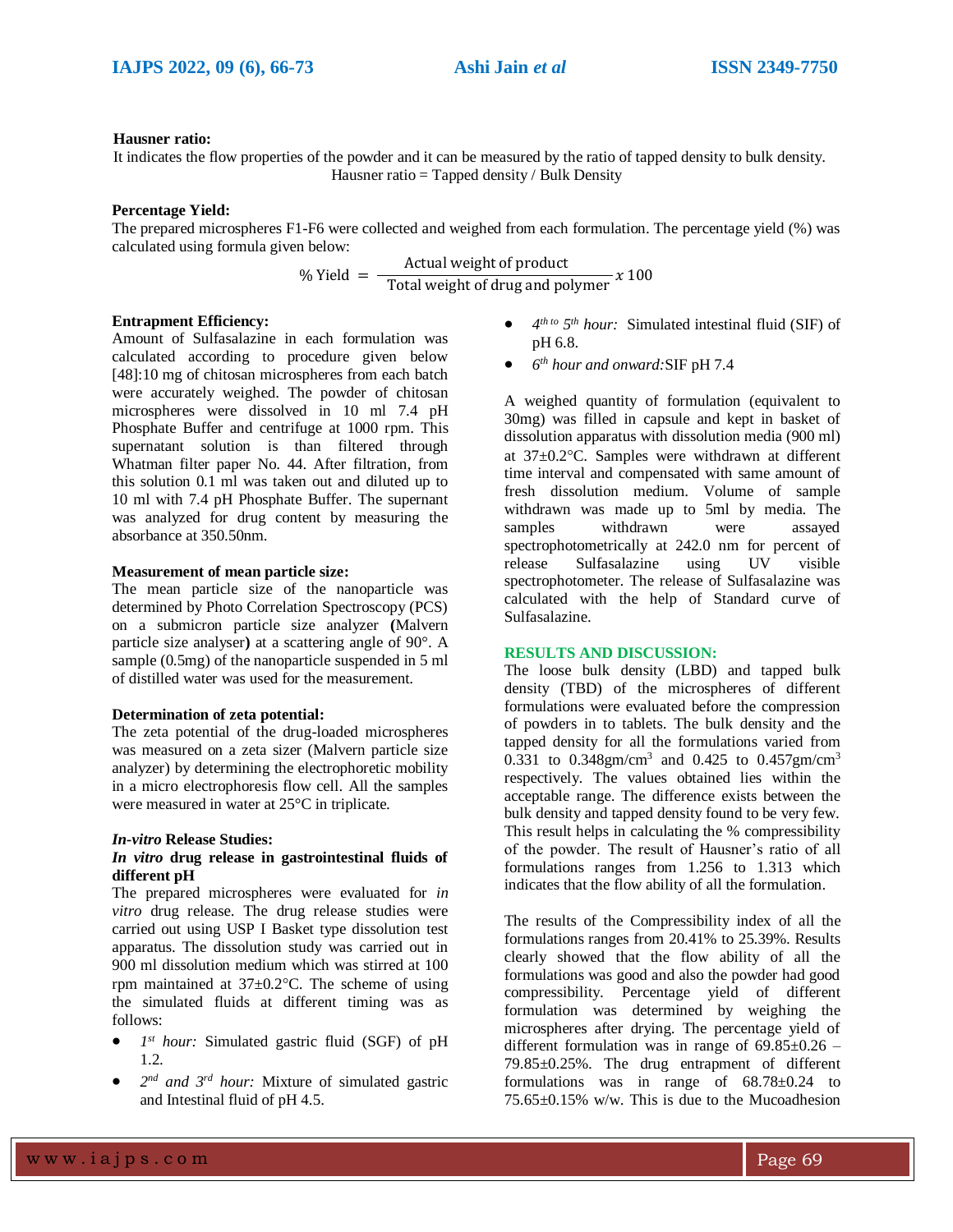characteristics of chitosan that could facilitate the diffusion of part of entrapped drug to surrounding medium during preparation of Sulfasalazine microspheres. The maximum percentage yield and entrapment efficiency was found formulation F4. The optimized formulation among other batches subjected

to further studies.The results of measurement of mean particle size of optimized formulation F4 microspheres were found 185.65 nm respectively. Results of zeta potential of optimized formulation F4 microspheres was found to be -30.50 mV respectively**.** 

| F. Code        | Bulk density $(gm/cm3)$ | <b>Compressibility index</b><br><b>Tapped</b><br>density $(gm/cm3)$ |       | <b>Hausner</b> ratio |
|----------------|-------------------------|---------------------------------------------------------------------|-------|----------------------|
|                |                         |                                                                     |       |                      |
|                |                         |                                                                     |       |                      |
| F1             | 0.345                   | 0.452                                                               | 23.67 | 1.310                |
| F2             | 0.348                   | 0.457                                                               | 23.85 | 1.313                |
|                |                         |                                                                     |       |                      |
| F3             | 0.335                   | 0.449                                                               | 25.39 | 1.340                |
| F <sub>4</sub> | 0.347                   | 0.436                                                               | 20.41 | 1.256                |
|                |                         |                                                                     |       |                      |
| F5             | 0.325                   | 0.425                                                               | 23.53 | 1.308                |
| F <sub>6</sub> | 0.331                   | 0.436                                                               | 24.08 | 1.317                |
|                |                         |                                                                     |       |                      |

# **Table 2: Result of flow properties of prepared sulfasalazine microspheres**

| <b>Formulation</b>     | <b>Percentage Yield</b>              | % Entrapment Efficiency |  |
|------------------------|--------------------------------------|-------------------------|--|
| F1                     | $76.65 \pm 0.35$                     | $68.89 \pm 0.35$        |  |
| F2                     | $75.61 \pm 0.45$                     | $71.12 \pm 0.25$        |  |
| F3<br>$69.85 \pm 0.26$ |                                      | $72.65 \pm 0.20$        |  |
| F <sub>4</sub>         | $79.85 \pm 0.25$                     | $75.65 \pm 0.15$        |  |
| F5                     | $68.78 \pm 0.15$                     | $69.98 \pm 0.36$        |  |
| F6                     | $69.95 \pm 0.36$<br>$68.78 \pm 0.24$ |                         |  |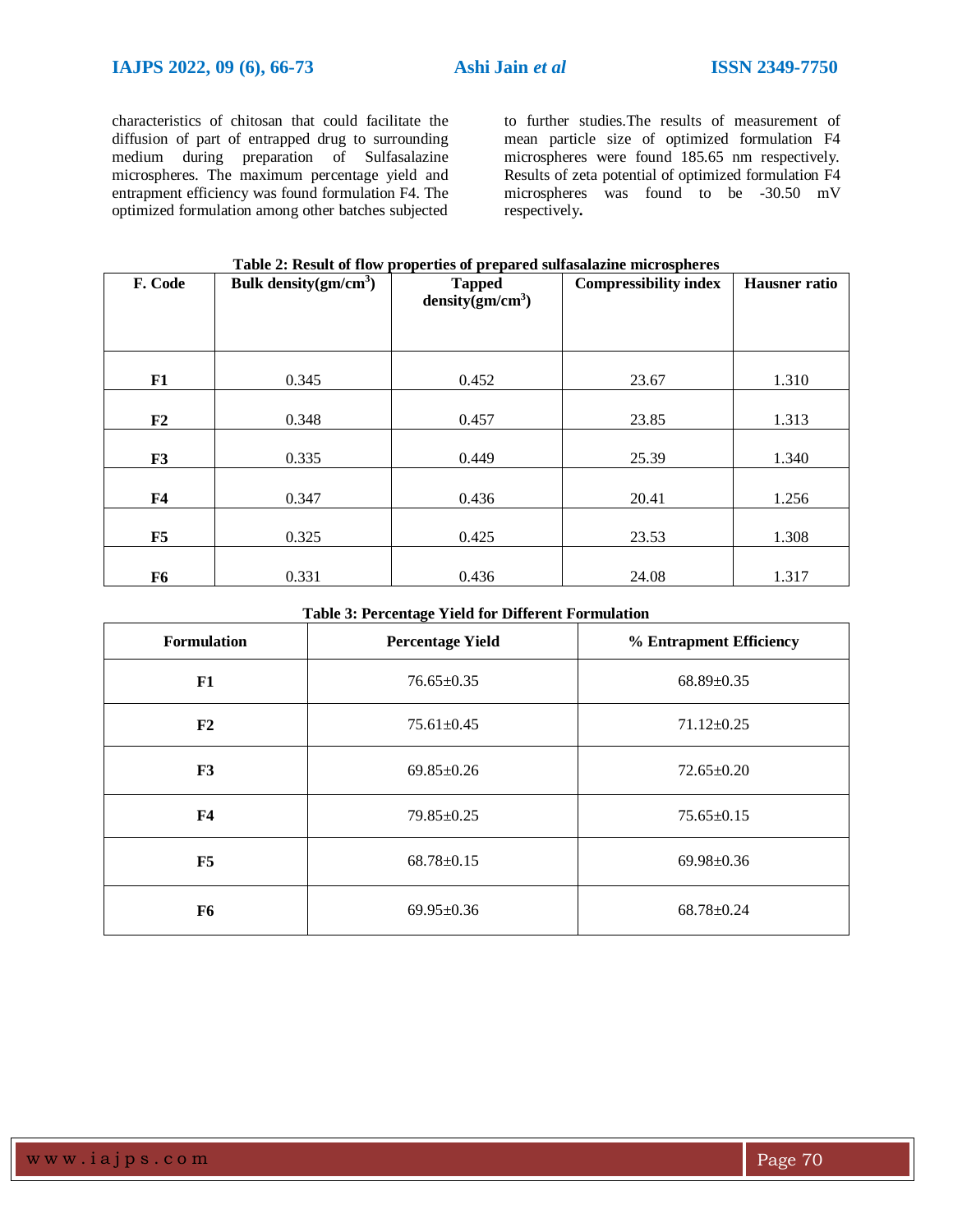

**Figure 1: Particle size data of chitosan microspheres (F4)**



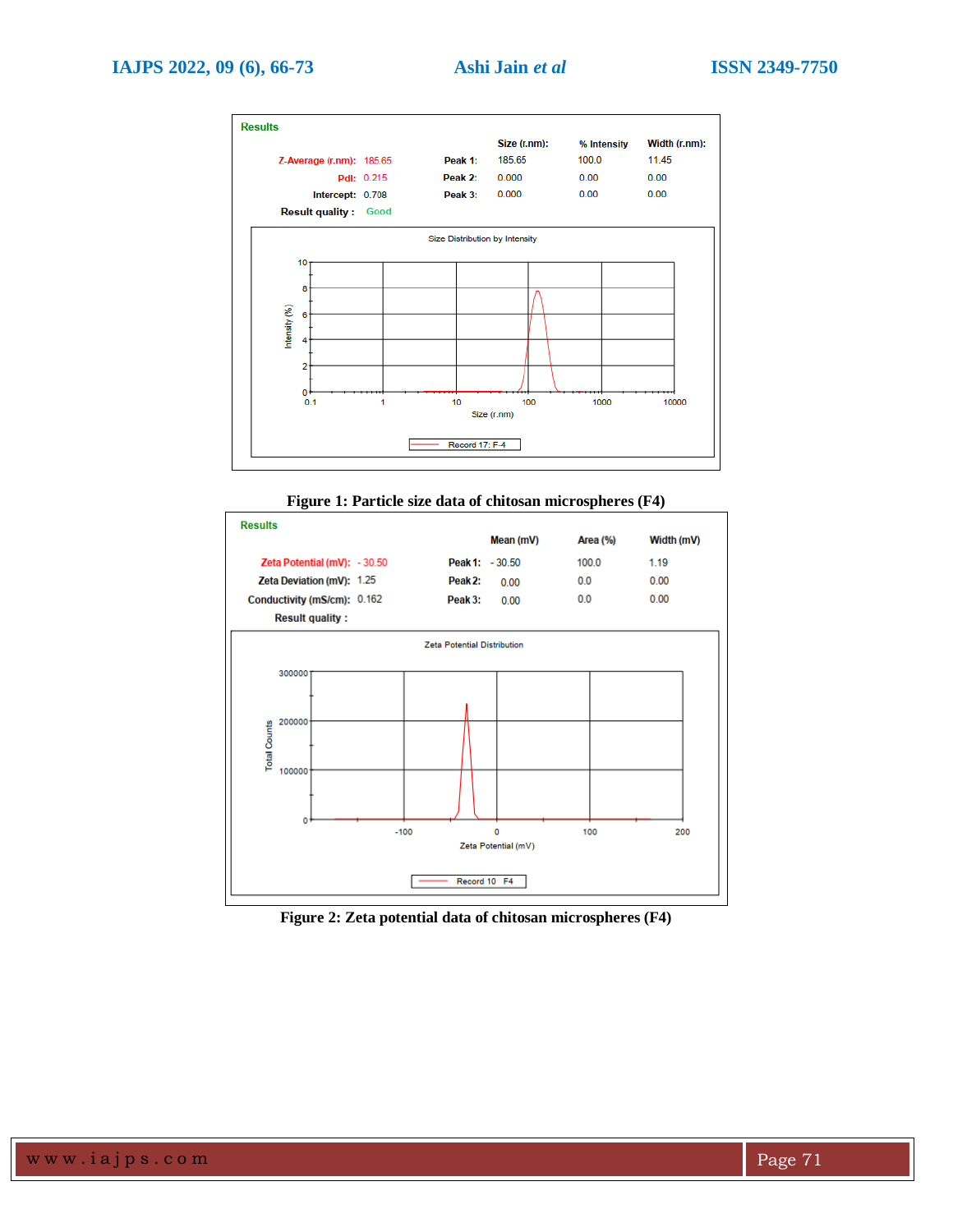| S. No.         |                           | Time (hrs)     | % Cumulative Drug Release              |                                                    |  |
|----------------|---------------------------|----------------|----------------------------------------|----------------------------------------------------|--|
|                | <b>Dissolution medium</b> |                | <b>Chitosan</b><br><b>Microspheres</b> | <b>Eudragit S100 Coated</b><br><b>Microspheres</b> |  |
| 1              | $SGF$ (pH 1.2)            | 1              | 13.36                                  | 3.45                                               |  |
| $\overline{2}$ |                           | $\overline{2}$ | 26.65                                  | 4.65                                               |  |
| 3              | $SGF+SIF(pH 4.5)$         | 3              | 38.78                                  | 7.32                                               |  |
| $\overline{4}$ |                           | $\overline{4}$ | 42.25                                  | 8.45                                               |  |
| 5              |                           | 5              | 55.65                                  | 13.32                                              |  |
| 6              |                           | 6              | 63.32                                  | 18.85                                              |  |
| $\tau$         | $SIF$ (pH 6.8)            | 7              | 69.98                                  | 20.14                                              |  |
| 8              | $SIF$ (pH 7.4)            | 8              | 73.32                                  | 42.23                                              |  |
| 9              |                           | 9              | 79.98                                  | 56.65                                              |  |
| 10             |                           | 10             | 82.23                                  | 69.98                                              |  |
| 11             |                           | 12             | 85.45                                  | 88.78                                              |  |

**Table 4: Cumulative % drug release of sulfasalazine from plain and Eudragit S100 coated microspheres at different pH**

**Table 5: Regression Analysis Data of microspheres Formulation**

| <b>Formulation</b> | Zero order           | <b>First order</b>    | Higuchi plot   | Pappas plot   |
|--------------------|----------------------|-----------------------|----------------|---------------|
| F4                 | $y = 8.012x - 18.45$ | $y = -0.073x + 2.224$ | $y = 34.12x -$ | $y = 1.401x$  |
|                    | $R^2 = 0.888$        | $R^2 = 0.758$         | 50.08          | $+0.287$      |
|                    |                      |                       | $R^2 = 0.781$  | $R^2 = 0.897$ |

# **CONCLUSION:**

Microspheres loaded sulfasalazine have been prepared by easy emulsification method followed by cross-linking method. The variables such as drug: polymer ratio and concentration of glutaraldehyde were optimized on the basis of particle size, entrapment efficiency. The prepared microspheres were stable, spherical particles and showed favorable release profiles in simulated colonic fluid. However, additional evaluation of these carriers can be performed for their probableto treat colonic diseases, as a future scope.

# **REFERENCES:**

- 1. Sohrabpour AA, Malekzadeh R, Keshavarzian A. Current therapeutic approaches in inflammatory bowel disease. *Curr Pharm Des*  2010; 16:3668-83.
- 2. G. Guariso, M. Gasparetto, L. Visona Dalla Pozza et al., "Inflammatory bowel disease developing in paediatric and adult age," Journal of Pediatric Gastroenterology and Nutrition, vol. 51, no. 6, pp. 698–707, 2010.
- 3. M. W. Laass, D. Roggenbuck, and K. Conrad, "Diagnosis and classification of Crohn's disease", Autoimmunity Reviews, vol. 13, no. 4- 5, pp. 467–471, 2014.
- 4. M. S. Silverberg, J. Satsangi, T. Ahmad et al., "Toward an integrated clinical, molecular and serological classification of inflammatory bowel disease: report of a Working Party of the 2005 Montreal World Congress of Gastroenterology," CanadianJournal of Gastroenterology, vol. 19, supplement A, pp. 5A–36A, 2005.
- 5. L. M. Spekhorst, M. C. Visschedijk, R. Alberts et al., "Performance of the Montreal classification for inflammatory bowel diseases," World Journal of Gastroenterology, vol. 20, pp. 15374– 15381, 2014.
- 6. Chein YW. Oral Drug Delivery Systems: In Novel drug delivery systems. Vol.50, Marcel Dekker, Inc., New York. 1992, 139- 177.
- 7. P. Calvo, C. R. Lopez, J. Jato, and M. J. Alon, Hydrophilic chitosan polyethylene oxide nanoparticles as protein carriers. J. Appl. Polym. Sci. 63, 125 (1997).